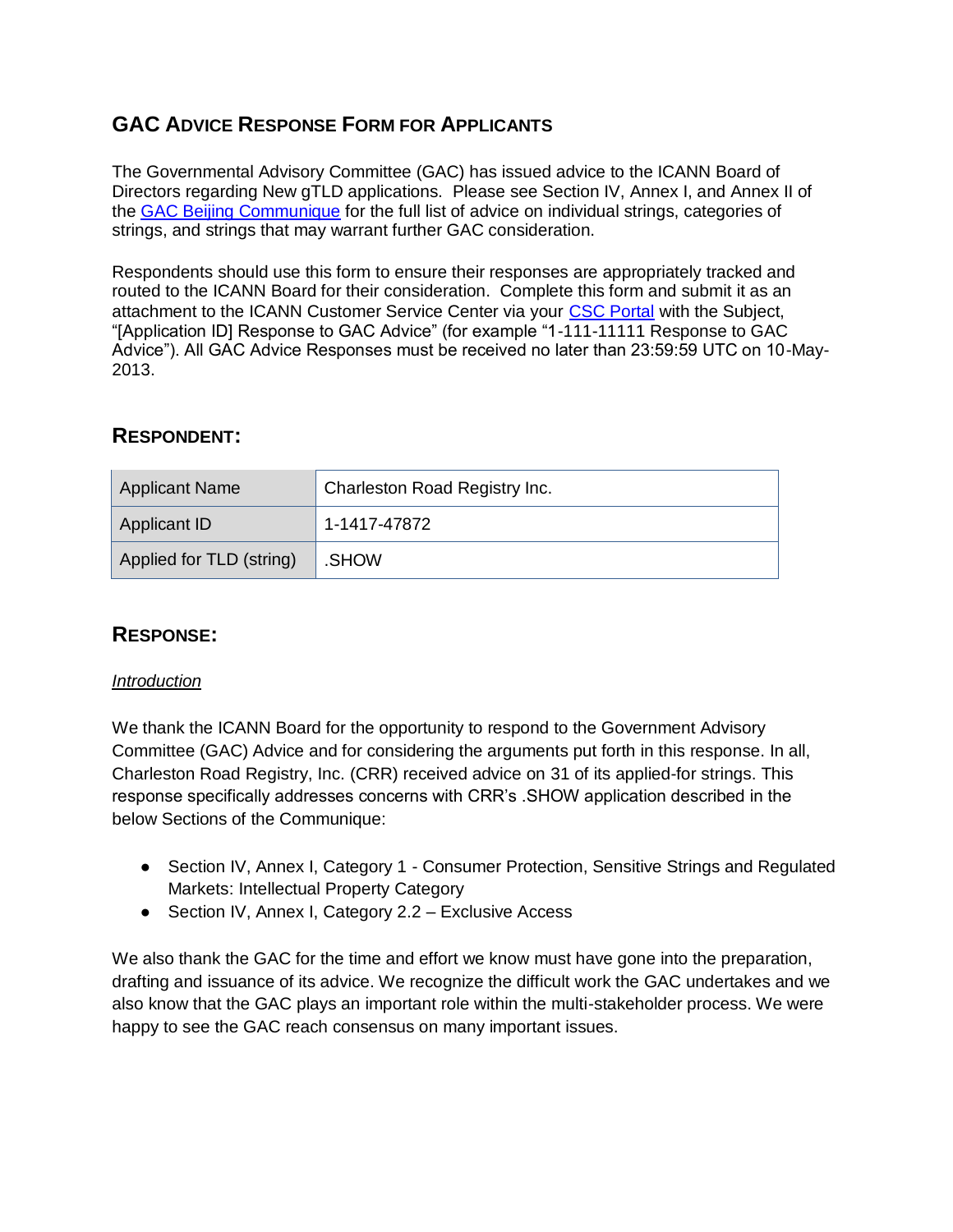CRR has always been and remains very committed to the security and stability of the domain name system as well as the success of the new generic top-level domain (gTLD) program and it is in that spirit that we submit the following response to the GAC advice.

#### *Purpose of the .SHOW TLD*

CRR has stated in its response to question 18(a), Mission/Purpose of the proposed gTLD states:

> *The proposed gTLD will provide the marketplace with direct association to the term, "show." The mission of this gTLD, .show, is to provide a dedicated domain space in which registrants can enact second level domains that provide content relating to live shows, theatre, dance, or musical performances. This mission will enhance consumer choice by providing new availability in the second level domain space, creating new layers of organization on the Internet, and signaling the kind of content available in the domain. Charleston Road Registry believes that registrants will find value in associating with this gTLD, which could have a vast array of purposes for businesses, or individuals seeking to associate with the term "show" for Internet-based gaming.*

#### *Category 1 GAC Safeguard Advice Does Not Apply to CRR's .SHOW Application*

The GAC's Category 1 safeguard advice asks that strings that are linked to regulated or professional sectors provide additional consumer protections.

Category 1 safeguard advice suggests additional safeguards should apply to the .SHOW string under the Intellectual Property Category. It is our belief the safeguard advice the GAC has requested for this string does not apply to CRR's application for .SHOW as "show" is not part of a regulated or professional sector involving a level of implied trust from consumers and carrying higher levels of risk associated with consumer harm. The term "show" is a generic word that is not directly related to any particular type of intellectual property. Further, CRR has adopted a set of safeguards that go above and beyond safeguards required by the Applicant Guidebook and as such, we feel that all of our TLDs will offer consumers considerable protections against abuse.

#### *Additional Safeguards Provided for All CRR Applications*

Finally, as part of our commitment to improving the Internet ecosystem through the new gTLD program, CRR seeks to mitigate the problem of abusive registrations and uses of domain names. We recognize that such abuses create security and stability issues for the registry, registrars, and registrants, as well as for users of the Internet in general. Accordingly, CRR will work hand-in-hand with our parent company, Google Inc., to provide a secure Internet space for all of our new gTLD registries, where harmful practices such as phishing, malware, spamming, pharming, and child pornography are not tolerated. Our robust abuse policy will ensure that